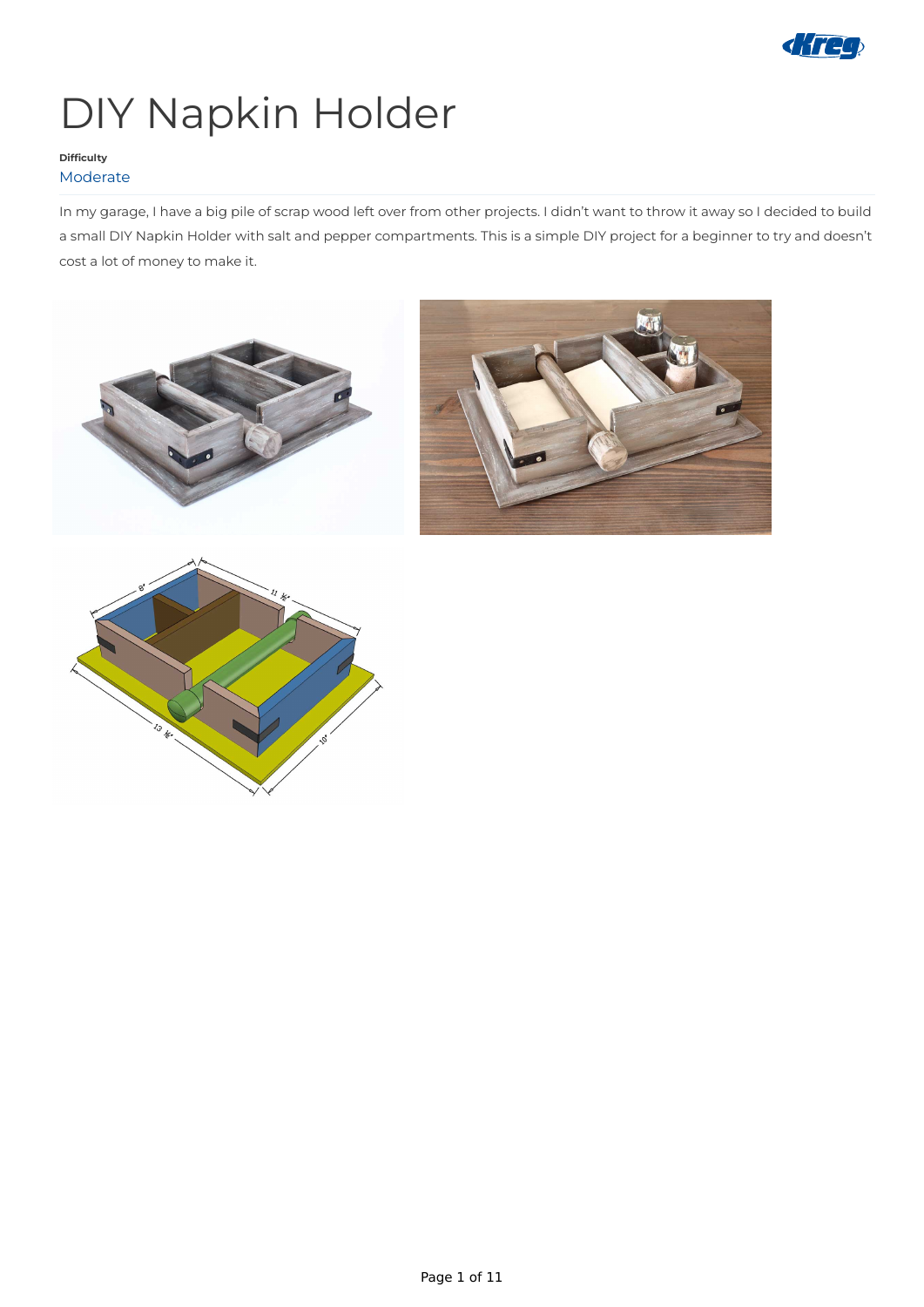Tools

**Other Tools**

Miter Saw

Table Saw

Tape Measure

Drill (cordless)

Nail Gun

Phillips Screw Driver

Sander



### Materials

#### **Wood Products**

**1** Plywood , 1x2 , Quarter Sheet

#### **Hardware & Supplies**

- **1** 3/4" PVC Pipe 10" Long
- **2** 3/4" PVC End Caps
- **4** Metal Angles
- **1** Wood Glue

Page 2 of 11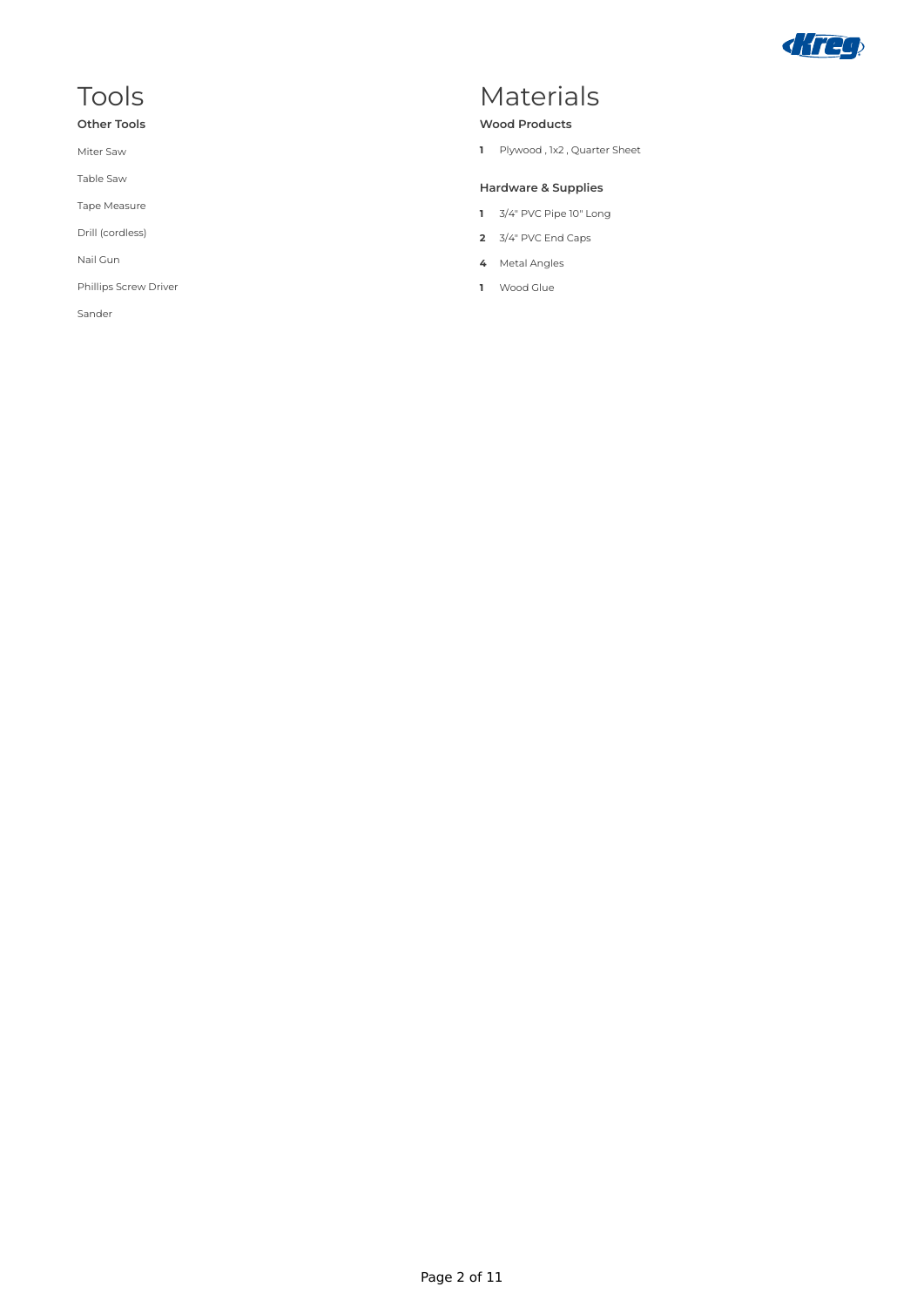

## Cut List & Parts

- **1** Plywood , 13 1/2" X 10" 1/4"
- **1** Plywood , 26 1/2" X 5 1/2" 1/2"



Page 3 of 11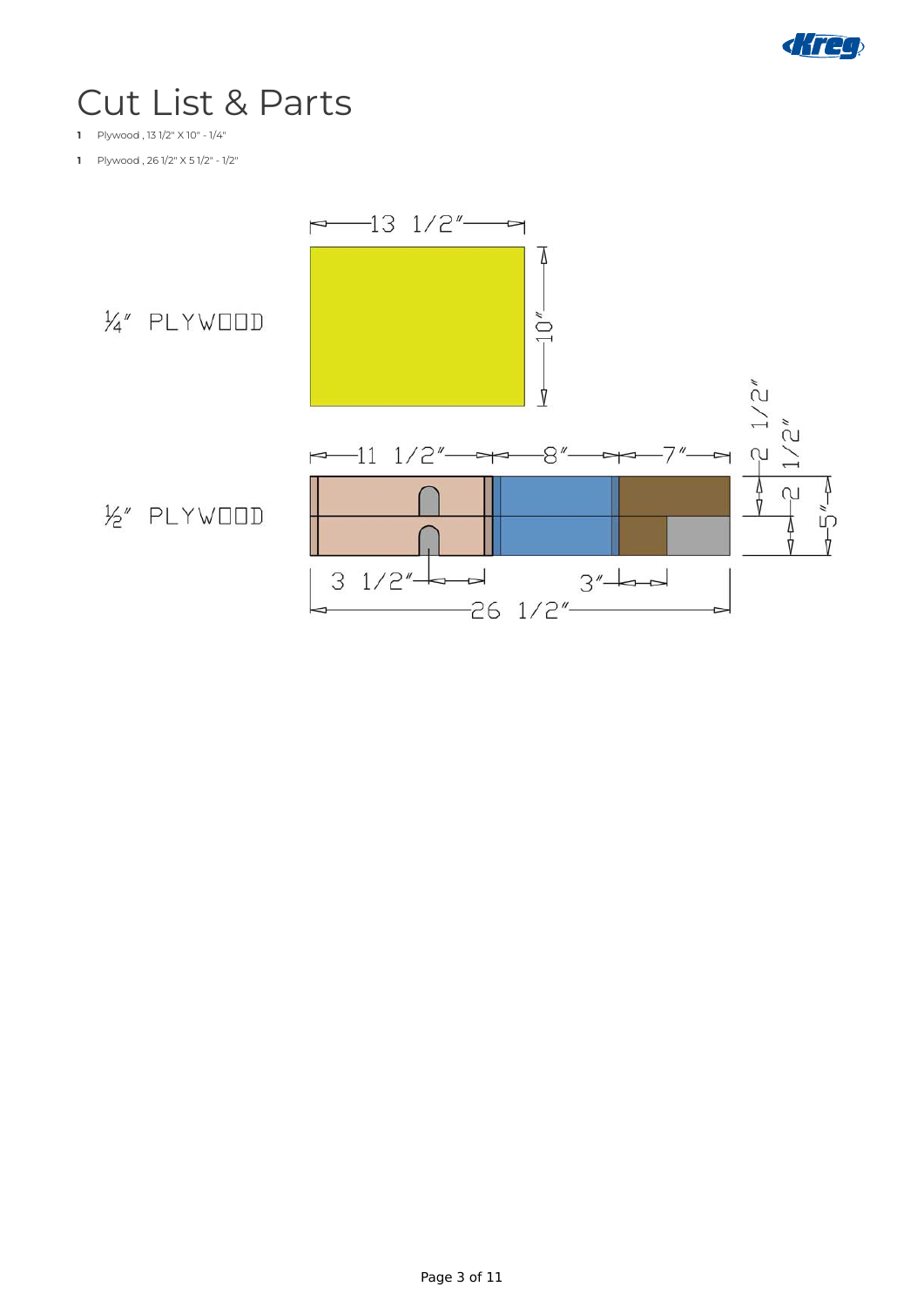

## Directions

#### **Step-1 Cut Two Sides of a Napkin Ho**

**1** Take ½" plywood and with a Table Saw cut two 2 1/2"x11 1/2" pieces with a 45 degree cut on the 2 1/2" side.



Page 4 of 11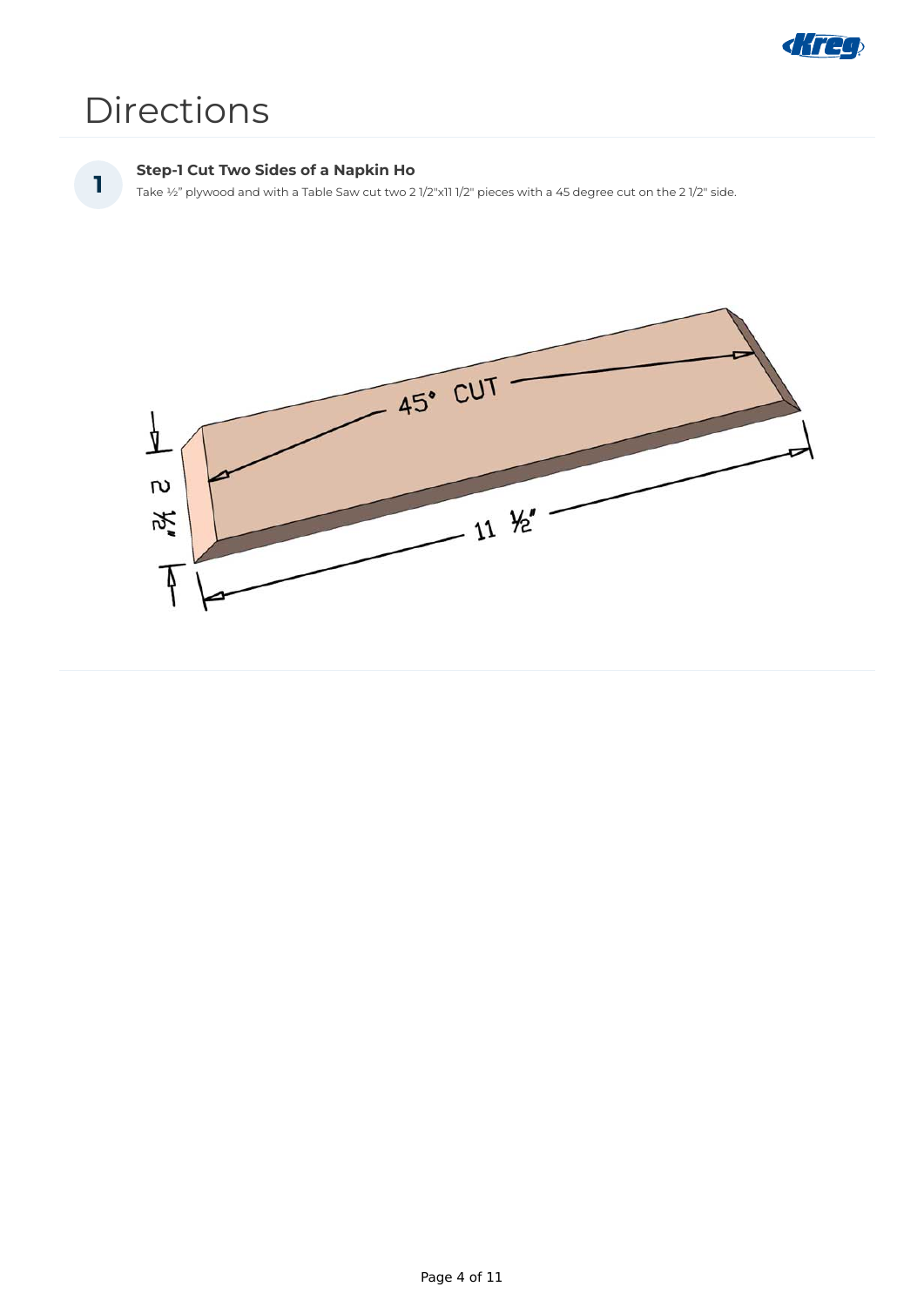

#### **Step-2 Drill a Hole Thru Both Sides 2**

From the inside of the 45° cut, measure and mark 3 1/2". Then from the top of the board measure and mark 1 1/4". This will be the center of the hole. Using a 1 1/4" hole saw bit drill a hole in the center of the mark. Then cut from top of the board to the hole opening with a jig saw. Do this for both boards.



Page 5 of 11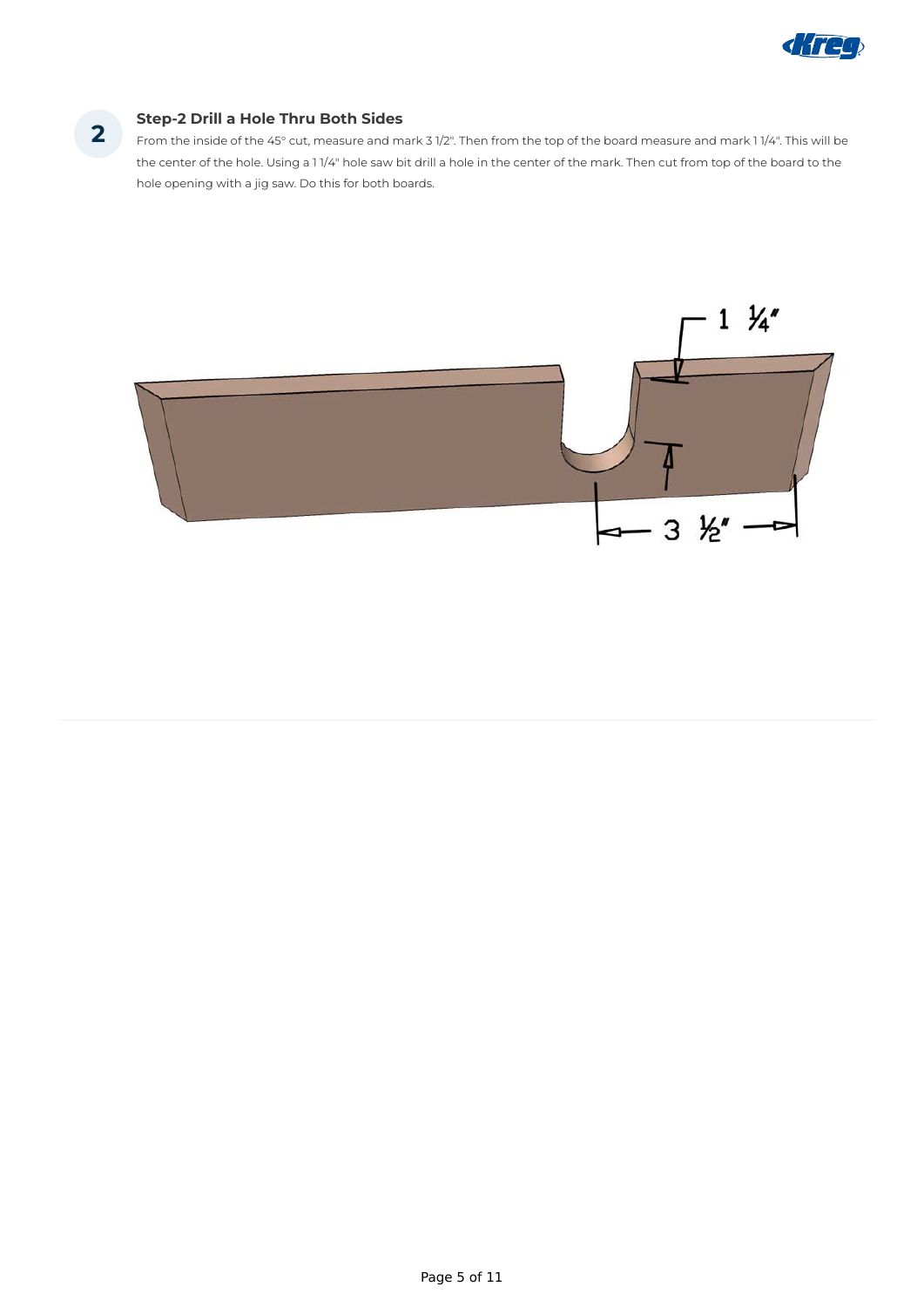

#### **Step-3 Cut the Smaller Sides of the**

**3 Step-3 Cut the Smaller sides of the**<br>Similar to step one, take 1/2" plywood and cut two boards to 2 1/2" x 8" with 45° cut on the 2 1/2" side.



Page 6 of 11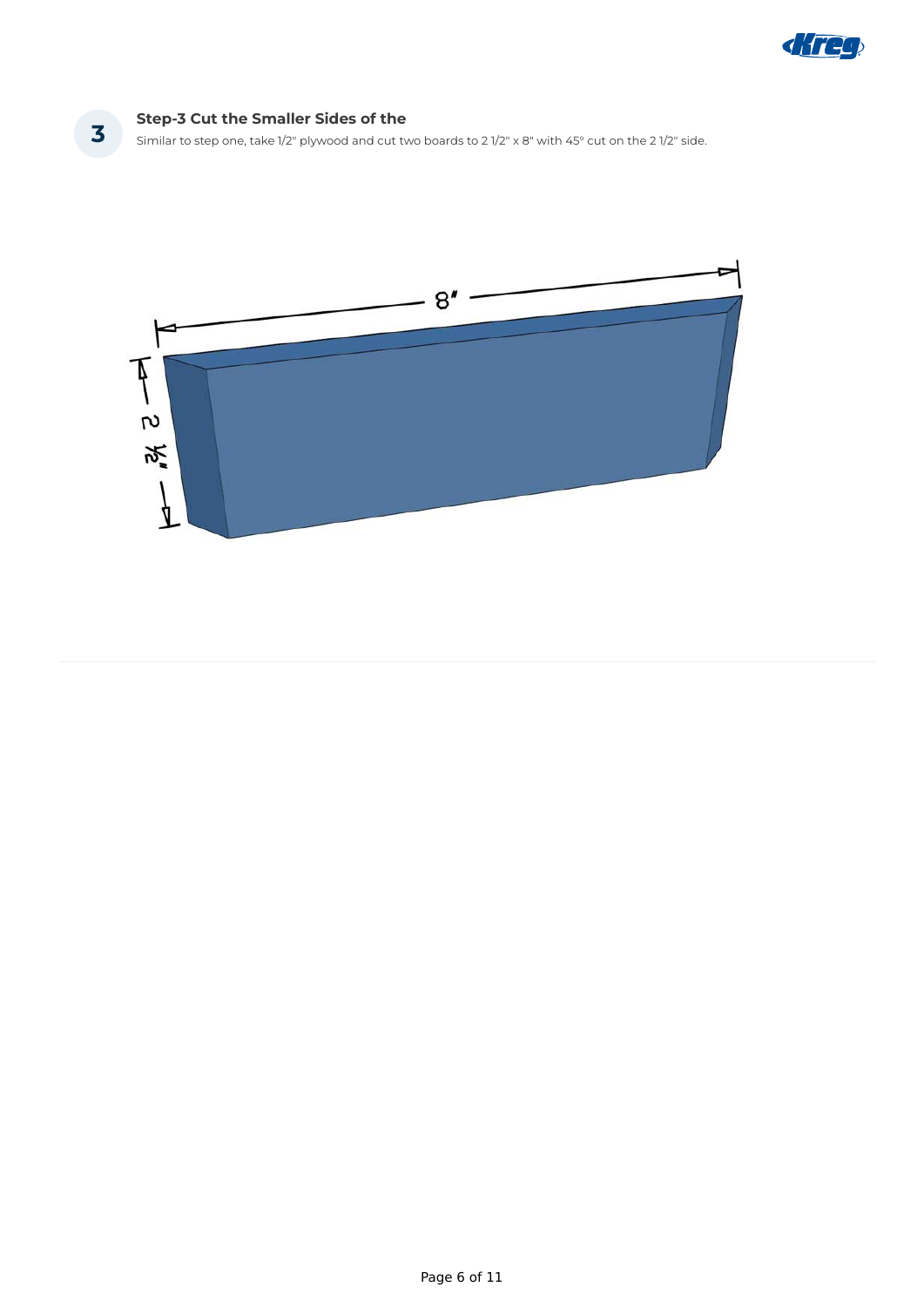

#### **Step-4 Attach all Sides Together**

Using the random orbital sander lightly sand the pieces to eliminate any rough edges. Then apply Wood Glue in the seams and attach the pieces together using Nail Gun with 1 1/4" brad nails. I only had one nail in the center of the board.



**4**

Page 7 of 11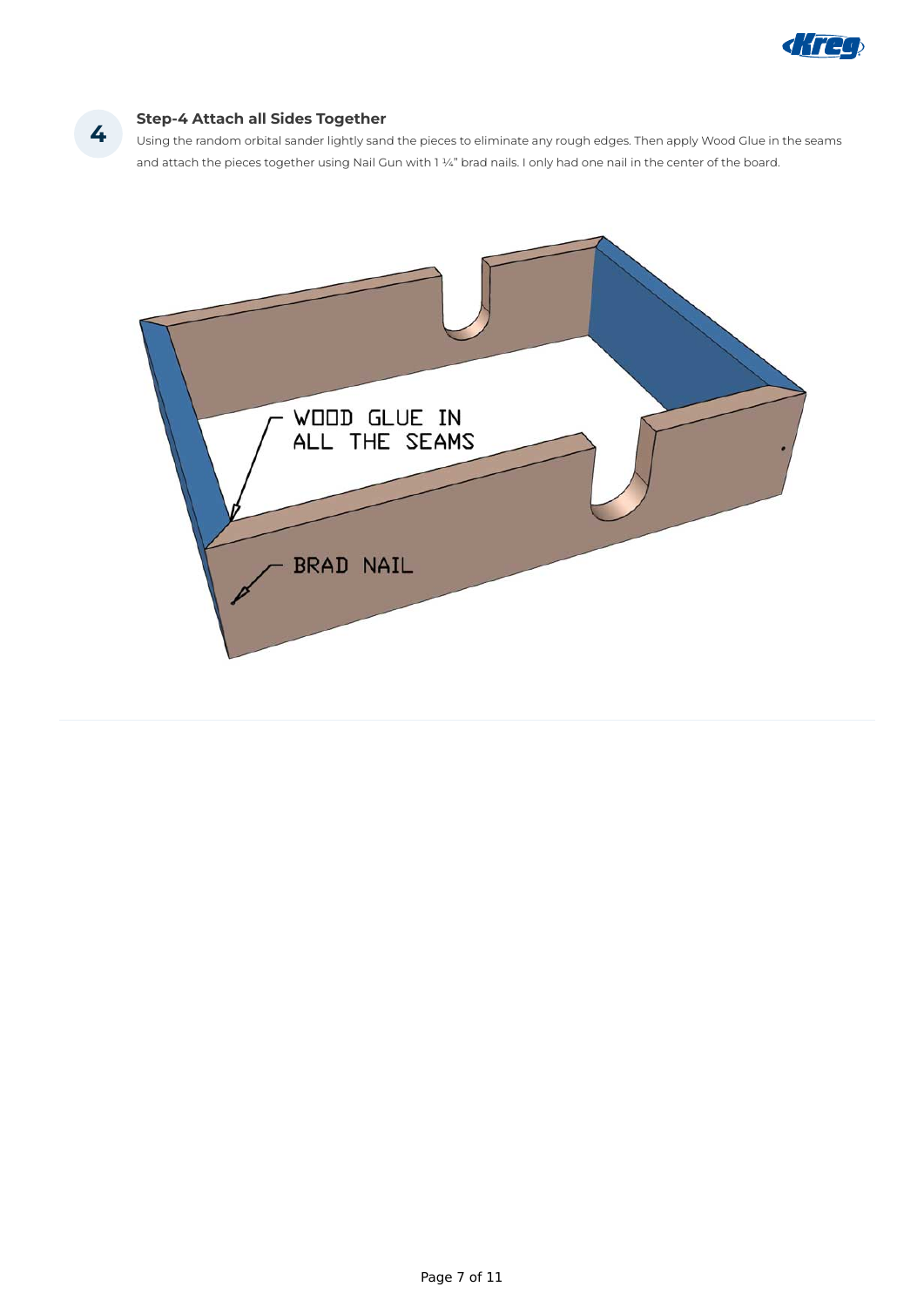

#### **Step-5 Cut 1/4" Plywood for Bottom**

Now take ¼" plywood and cut a 13 1/2" x 10" piece. Then place frame of the napkin holder on top of this 1/4" plywood making sure its aligned in the center. Apply Wood Glue between plywood and frame and clamp it together. Let the glue dry.



**5**

Page 8 of 11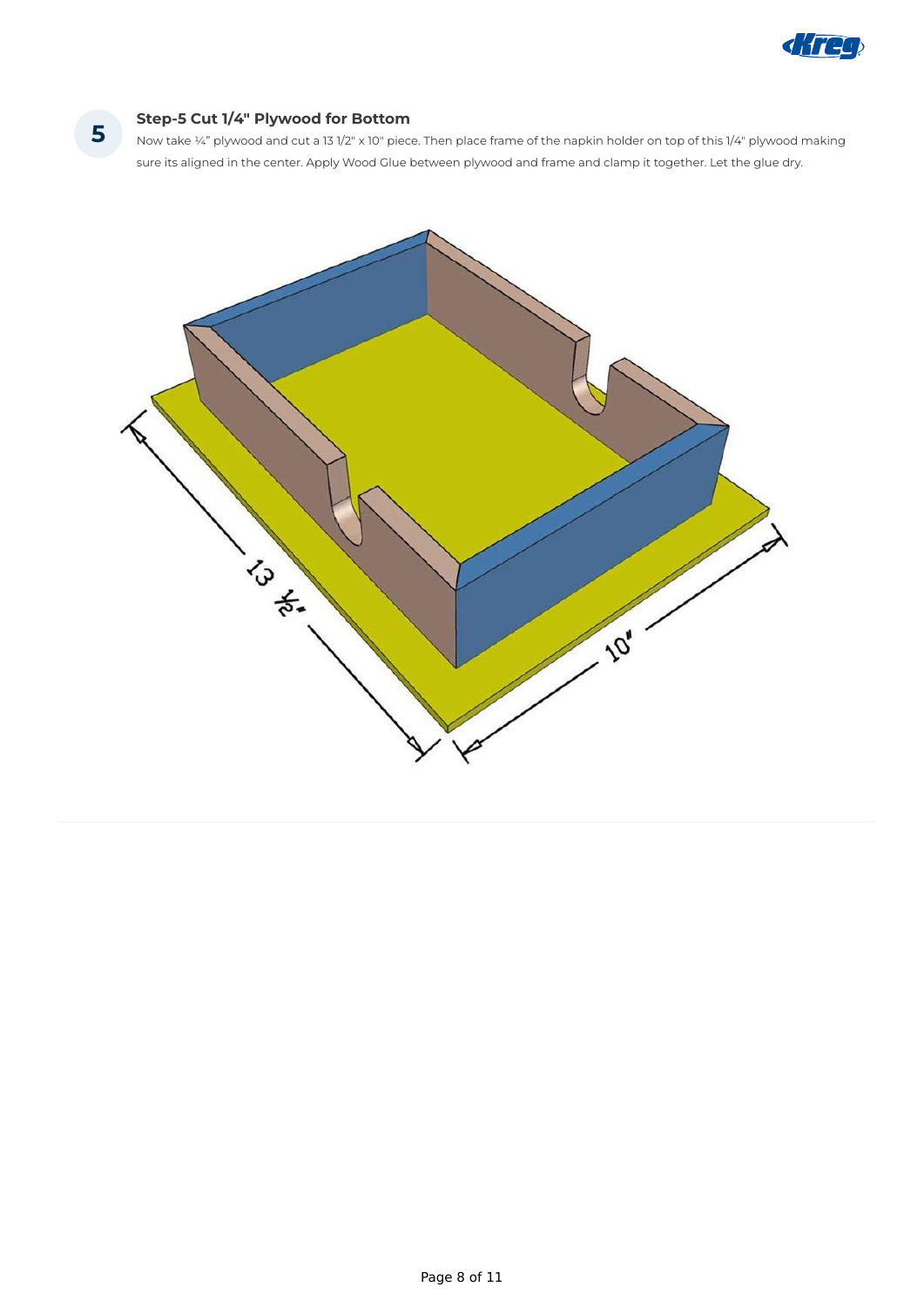

#### **Step-6 Make a Divider for Salt and**

To make a divider for the salt and pepper, cut one 7" x 2 1/2" piece and one 3" x 2 1/2" piece. Glue both pieces together as shown on the picture. This will be inserted in the napkin holder after it's stained.



**6**

Page 9 of 11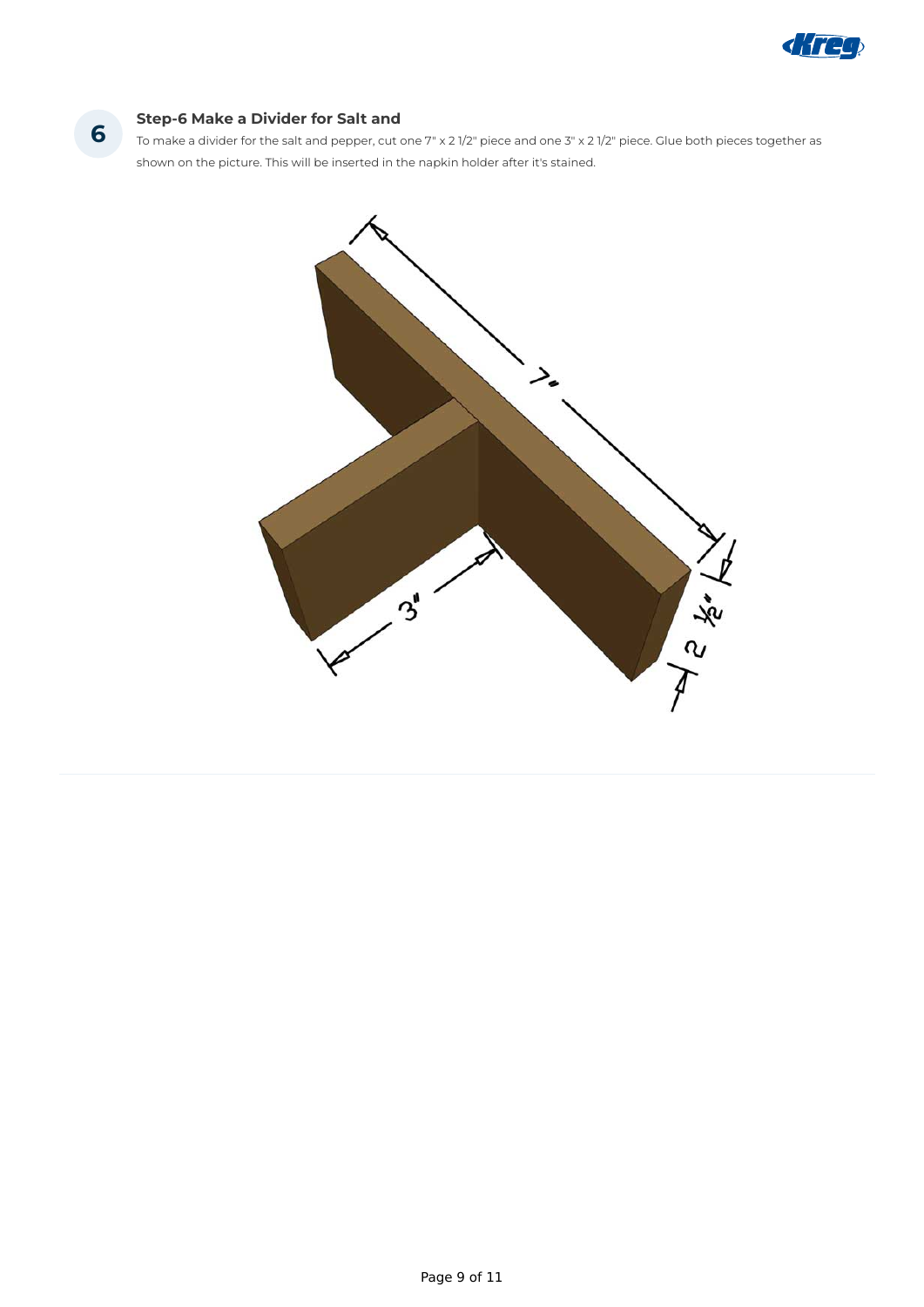

#### **Step-7 Cut PVC Pipe for Napkin Hold**

**7** Take a 3/4" PVC pipe and cut it to 10" in length. Then slide both PVC end caps on both ends.



Page 10 of 11